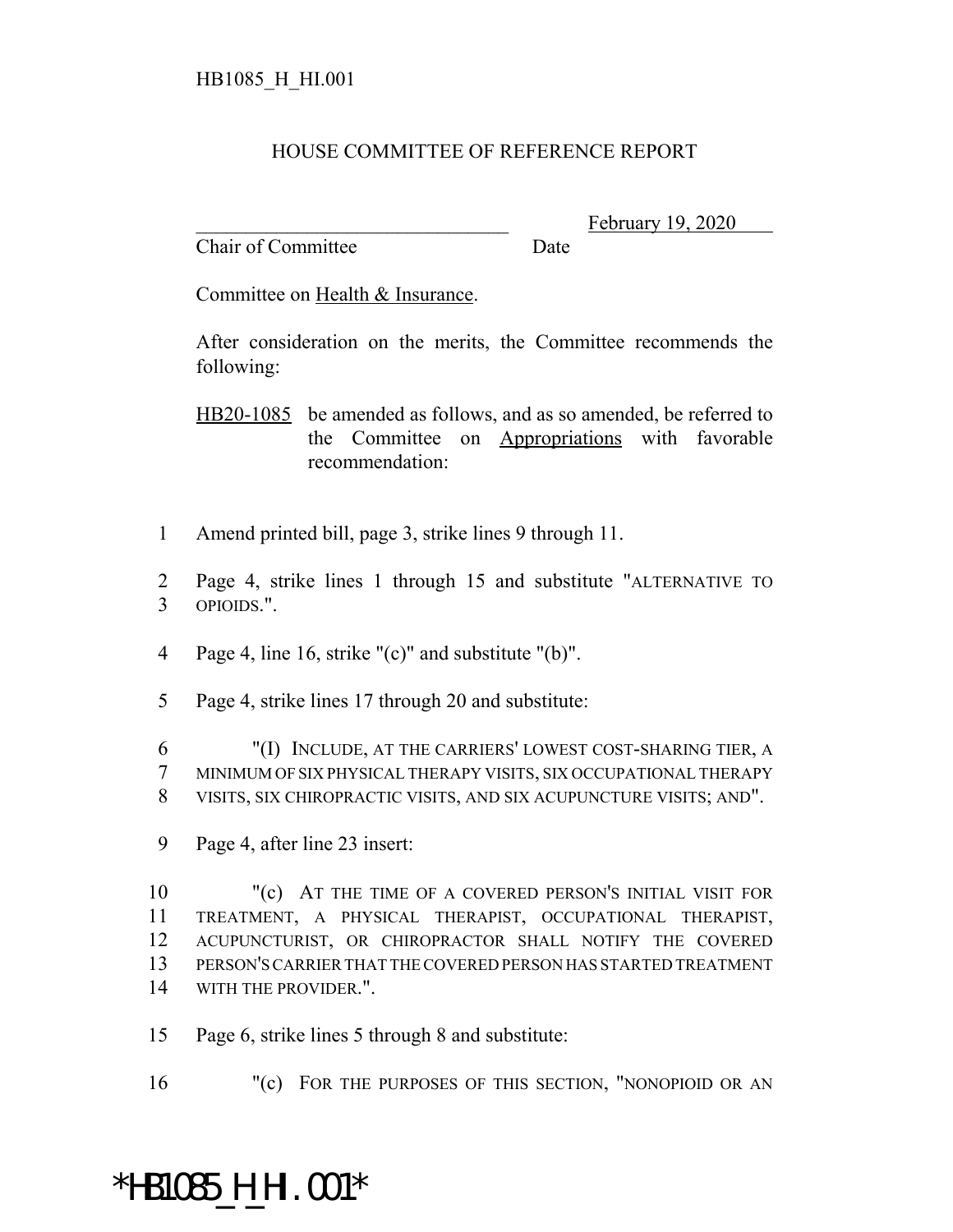ATYPICAL OPIOID" MEANS ANALGESICS WITH FAR LOWER FATALITY RATES THAN PURE OPIOID AGONISTS AS SPECIFIED BY RULE OF THE COMMISSIONER.".

 Page 7, line 9, strike "**repeal** (5)" and substitute "**amend** (1)(a) 5 introductory portion,  $(1)(a)(I)$ ,  $(1)(a)(IV)$ ,  $(1)(b)$ , and  $(4)$  introductory portion; **amend as it exists until July 1, 2021,** (2); **repeal** (5); and **add** (6)".

Page 7, strike lines 11 through 27.

Page 8, strike lines 1 through 14 and substitute:

 "**12-30-109. Prescriptions - limitations - definition - rules.** 11 (1) (a) An opioid A prescriber shall not prescribe more than a seven-day supply of an opioid to a patient who has not had an opioid prescription in 13 the last twelve months by that opioid prescriber and may exercise discretion to include a second fill for a seven-day supply. The limits on 15 initial prescribing do not apply if, in the judgment of the opioid prescriber, the patient:

 (I) Has chronic pain that typically lasts longer than ninety days or 18 past the time of normal healing, as determined by the opioid prescriber, 19 or following transfer of care from another opioid prescriber who practices the same profession and who prescribed an opioid to the patient;

 (IV) Is undergoing palliative care or hospice care focused on providing the patient with relief from symptoms, pain, and stress resulting from a serious illness in order to improve quality of life; except that this 24 subsection  $(1)(a)(IV)$  applies only if the opioid prescriber is a physician, a physician assistant, or an advanced practice nurse.

 (b) Prior to prescribing the second fill of any opioid OR 27 BENZODIAZEPINE prescription pursuant to this section, an opioid A prescriber must comply with the requirements of section 12-280-404 (4). Failure to comply with section 12-280-404 (4) constitutes unprofessional conduct or grounds for discipline, as applicable, under section 12-220-130, 12-240-121, 12-255-120, 12-275-120, 12-290-108, or 32 12-315-112, as applicable to the particular opioid prescriber, only if the 33 opioid prescriber repeatedly fails to comply.

34 (2) An opioid A prescriber licensed pursuant to article 220, 240, 255, 275, 290, or 315 of this title 12 may prescribe opioids AND BENZODIAZEPINES electronically.

(4) As used in this section, "opioid prescriber" "PRESCRIBER"

## \*HB1085\_H\_HI.001\* -2-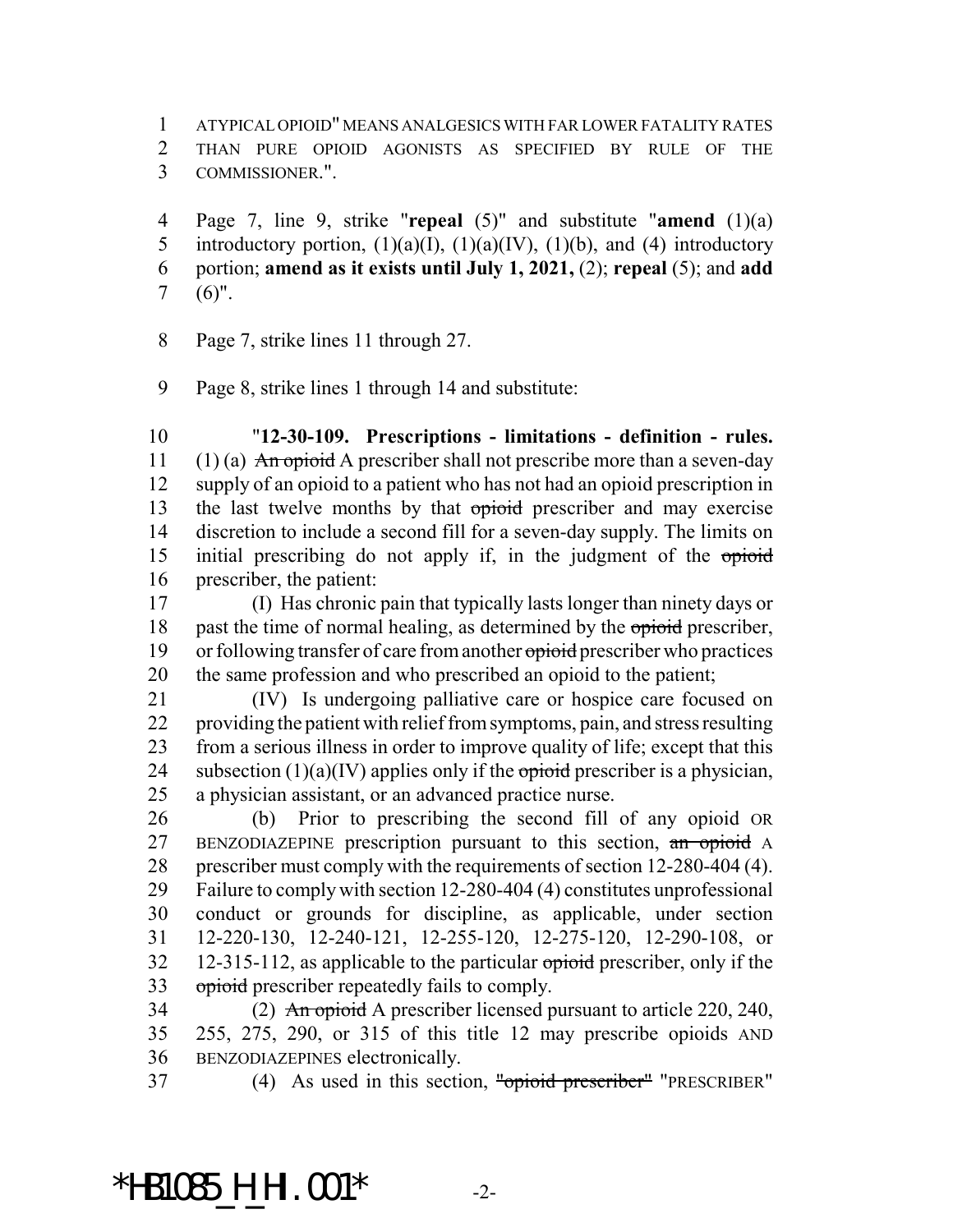means:

(5) This section is repealed, effective September 1, 2021.

 (6) THE EXECUTIVE DIRECTOR SHALL, BY RULE, LIMIT THE SUPPLY OF A BENZODIAZEPINE THAT A PRESCRIBER MAY PRESCRIBE TO A PATIENT WHO HAS NOT HAD A BENZODIAZEPINE PRESCRIPTION IN THE LAST TWELVE MONTHS BY THAT PRESCRIBER.

 **SECTION 5.** In Colorado Revised Statutes, 12-30-109, **amend as it exists from July 1, 2021, until July 1, 2023,** (2) as follows:

 **12-30-109. Prescriptions - limitations - definition - rules.** 10 (2) An opioid A prescriber licensed pursuant to article 220 or 315 of this title 12 may prescribe opioids AND BENZODIAZEPINES electronically.

 **SECTION 6.** In Colorado Revised Statutes, 12-30-109, **amend as it will become effective July 1, 2023,** (2) as follows:

 **12-30-109. Prescriptions - limitations - definition - rules.** 15 (2) An opioid A prescriber licensed pursuant to article 315 of this title 12 may prescribe opioids AND BENZODIAZEPINES electronically.

 **SECTION 7.** In Colorado Revised Statutes, 12-220-111, **amend** (2) as follows:

 **12-220-111. Dentists may prescribe drugs - surgical operations - anesthesia - limits on prescriptions.** (2)  $(a)$  A dentist is subject to the 21 limitations on prescribing opioids PRESCRIPTIONS specified in section 12-30-109.

 (b) This subsection (2) is repealed, effective September 1, 2021. **SECTION 8.** In Colorado Revised Statutes, **amend** 12-240-123 as follows:

 **12-240-123. Prescriptions - limitations.** (1) A physician or 27 physician assistant is subject to the limitations on prescribing opioids PRESCRIPTIONS specified in section 12-30-109.

(2) This section is repealed, effective September 1, 2021.

 **SECTION 9.** In Colorado Revised Statutes, 12-255-112, **amend** (6) as follows:

 **12-255-112. Prescriptive authority - advanced practice nurses - limits on prescriptions - rules - financial benefit for prescribing prohibited.** (6)  $(a + b)$  An advanced practice nurse with prescriptive authority pursuant to this section is subject to the limitations on prescribing opioids PRESCRIPTIONS specified in section 12-30-109.

(b) This subsection (6) is repealed, effective September 1, 2021.".

 **SECTION 10.** In Colorado Revised Statutes, 12-275-113, **amend** (5) as follows:

 **12-275-113. Use of prescription and nonprescription drugs - limits on prescriptions.** (5) (a) An optometrist is subject to the

**\*HB1085\_H\_HI.001\***  $\frac{33}{4}$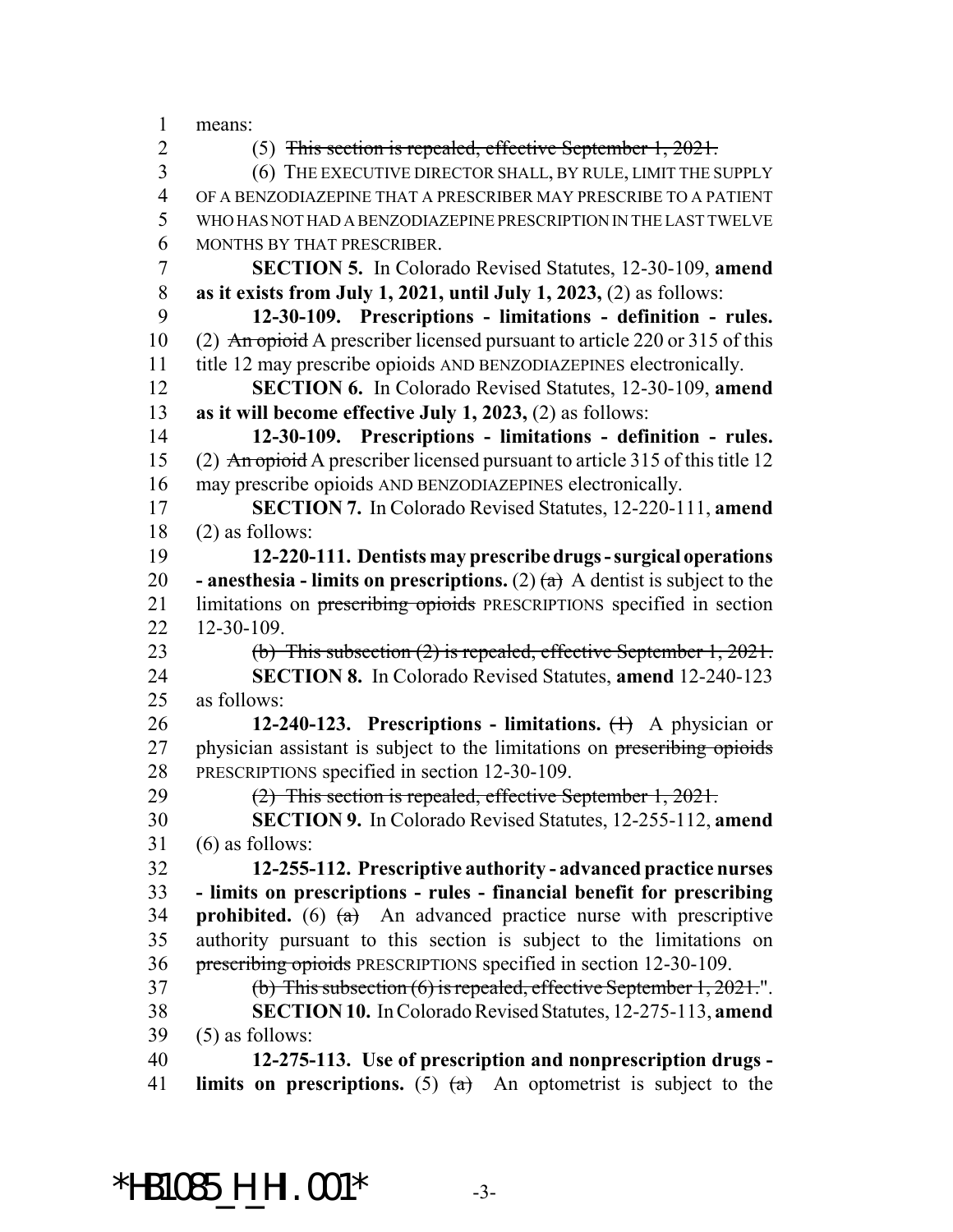1 limitations on prescribing opioids PRESCRIPTIONS specified in section 12-30-109. (b) This subsection (5) is repealed, effective September 1, 2021. **SECTION 11.** In Colorado Revised Statutes, 12-290-111, **amend**  $(3)$  as follows: **12-290-111. Prescriptions - requirement to advise patients - limits on prescriptions.** (3)  $(a)$  A podiatrist is subject to the limitations on prescribing opioids PRESCRIPTIONS specified in section 12-30-109. (b) This subsection (3) is repealed, effective September 1, 2021. **SECTION 12.** In Colorado Revised Statutes, **amend** 12-315-126 as follows: **12-315-126. Prescriptions - limitations.** (1) A veterinarian is 13 subject to the limitations on prescribing opioids PRESCRIPTIONS specified in section 12-30-109. (2) This section is repealed, effective September 1, 2021.". **SECTION 13.** In Colorado Revised Statutes, 12-240-130, **repeal** (3) as follows: **12-240-130. Procedure - registration - fees.** (3) Applicants for relicensure shall not be required to attend and complete continuing 20 medical education programs, except as directed by the board to correct deficiencies of training or education as directed under section 12-240-125  $(5)(e)(HH)(B)$ .". Renumber succeeding sections accordingly. Page 8, strike lines 18 and 19 and substitute "**prescribing opioids - rules.** THE BOARD, IN CONSULTATION WITH THE CENTER FOR RESEARCH INTO". Page 8, line 26, strike "INITIAL" and strike "AND". Page 9, line 7, strike "DIRECTOR" and substitute "BOARD". Page 9, line 10, strike "DIRECTOR;" and substitute "BOARD;". Page 9, line 24, strike "DIRECTOR" and substitute "BOARD". Page 11, line 26, after "A" insert "SECOND FILL FOR A". Page 12, line 2, strike "OR PSYCHOLOGICAL". Page 12, strike line 7 and substitute "prescribing the second fill for an

## \*HB1085\_H\_HI.001\* -4-